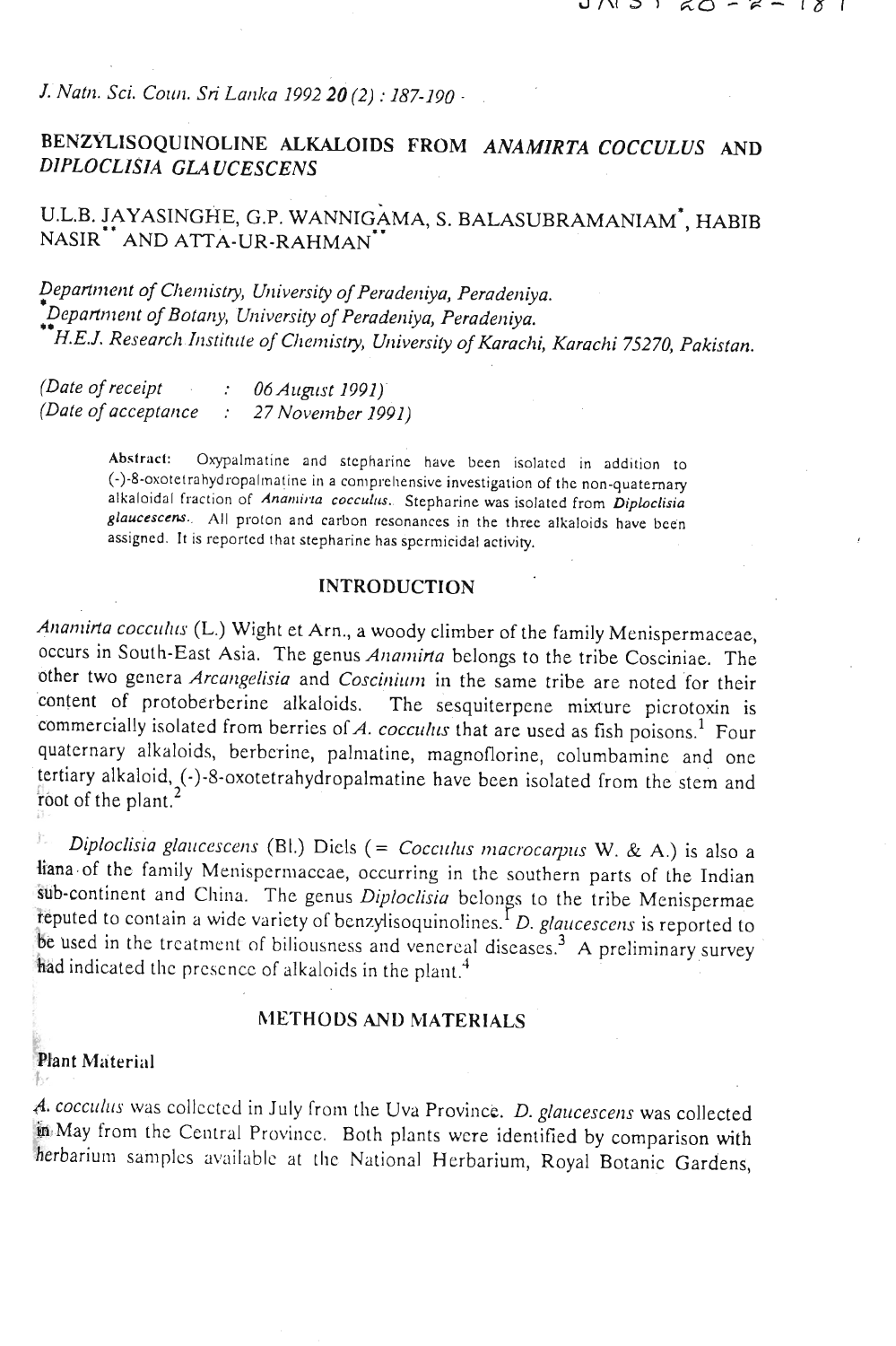Peradeniya. Voucher spccimcns of both plants have been deposited in the Department of Botany, University of Pcradeniya.

## **Apparatus**

UV spectra were recorded on a Shimadzu UV-240 spectrophotometer (Tokyo, Japan). IR spectra wcrc recorded on a JASCO IRA-1 spectrometer (Tokyo, Japan). Mass spectra were recorded on Varian MAT-112 (Cambridge, England) and 312 double focussing mass spectrometers connected to DEC PDP 11/34 computer systems. <sup>1</sup>H NMR spectra were recorded on a Bruker AM-400 NMR spectrometer at 400 MHz (Bremen, Germany). 13c NMR spectra were recorded at 100 MHz on the same instrument. Optical rotations were taken on a Polartronic D polarimeter (Cambridge, England). CD was recorded on a JASCO J-600 spectrophotometer (Tokyo, Japan).

# **Extraction** and **Isolation**

The dry, ground, mature stem of A. cocculus (40 kg) was sequentially extracted with hot light petroleum  $(40-60^0)$  and hot methanol. Evaporation of the methanol gave a dark brown solid (3.5 kg) which was taken up in 2N HCl and the acidic extract washed with light petroleum (40-60<sup>0</sup>). Basification with 20% NH<sub>4</sub>OH followed by extraction with chloroform gave the non-quaternary alkaloids (7.2 g) as a brown solid. Separation of the latter ovcr silica gel (elucnt methanol-chloroform), followed by preparative thin layer chromatography (cluent acetone-light petroleum) gave  $(-)$ -8-oxotetrahydropalmatine (316 mg), oxypalmatine (172 mg) and stepharine (300 mg).

The dry, ground, mature stem of D. glaucescens  $(2.5 \text{ kg})$  was extracted with n-hexane, and then with methanol. Evaporation of the methanol gave a dark-brown solid (260 g) which was dissolved in 2N HCl, washed with ether, the acidic extract basified with 20% NH40H and thc bases extracted with dichloromethane. Evaporation of the solvent gave the non-quaternary alkaloids (10 g). Separation of the latter over silica gel (clucnt methanol-chloroform) followed by preparative thin layer chromatography (elucnt acctonc-light pctrolcum)'gave stepharine (180 mg). TLC of the total alkaloidal fraction showed the absence of  $(-)$ -8-oxotetrahydropalmatine and oxypalmatine.

## **RESULTS AND DISCUSSION**

Processing of the stem of A. *cocculus* for non-quaternary alkaloids afforded  $(-)$ -8-oxotetrahydropalmatine, oxypalmatine and stepharine in yields of 0.0008%, 0.0005% and 0.000S% rcspcctivcly. A similar procedurc was used to isolate stepharine in  $0.007\%$  yield from the stem of D. glaucescens.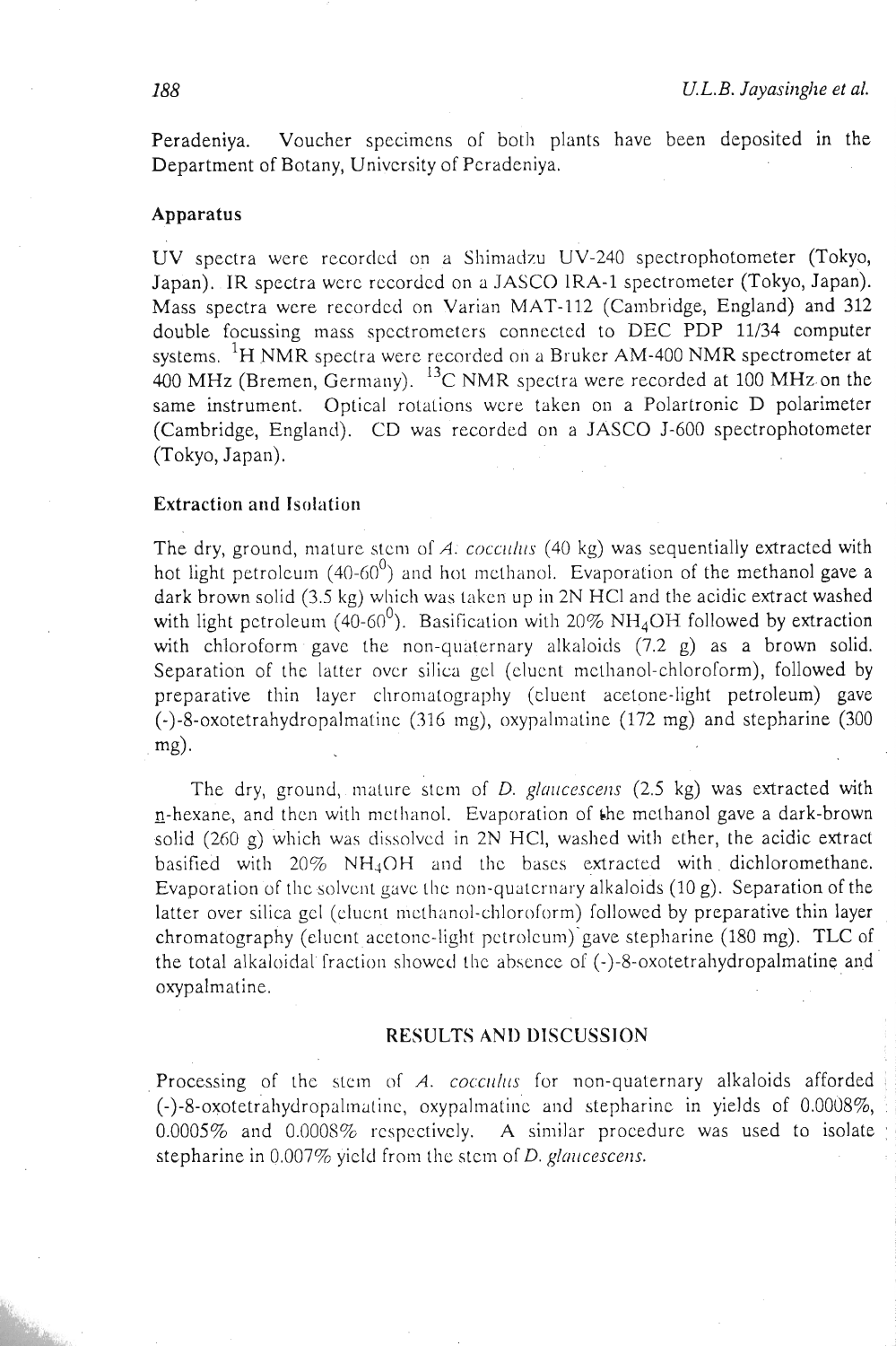# Benzylisoquinoline Alkaloids *189* **189**

The identity of (-)-8-oxotetrahydropalmatine was confirmed by comparison of physical constants and spectral data with the reported values.2 The negative optical rotation and the trough in the CD curve for the alkaloid at 240 nm gave evidence for a *trans*-quinolizidine ring system  $(H-14^{\alpha})$  in the alkaloid.<sup>5</sup> The identity of oxypalmatine and stepharine was established by comparison of physical and spectral data<sup>5,6</sup> as well as by direct comparison with authentic samples. Oxypalmatine is reported for the first' time from the family Menispermaceae. The isolation of oxypalmatine from the bark of Enantia polycarpa (Annonaceae) constituted the first report of the isolation of the alkaloid from a natural source.<sup>7</sup> Stepharine, first isolated from the roots of Stephania glabra is widespread in the Mcnispermaceae. **8** 

The **13c** NMR signals of all thrce alkaloids were edited by DEPT analysis. Homo COSY and hetero COSY spectra wcrc used in the assignment of all the proton and carbon resonances in thc three alkaloids.

Stepharine showed moderate spermicidal activity, causing 100% immobilization of spermatozoa of fresh human semen at a concentration of 10 mg/ml within *2* min when observed on a microscopic slide.

Details of physical constants and spectral data for the three alkaloids are available on request.

While both A. cocculus and D. glaucescens contain non-quaternary alkaloids, the latter has a higher content of them. The isolation of stepharine from both plants shows the incorporation of a single benzyltetralydroisoquinoline precursor in both plants. The isolation of (-)-8-oxoletrahydropalmatine and oxypalmatine from *A.*  cocculus shows the ability of the enzyme systems in this plant to incorporate an additional one-carbon precursor (bcrbcrine bridge).

# Acknowledgements

The authors acknowledge a research grant from the Natural Resources, Energy and Science Authority of Sri Lanka and a grant from the International Programme in the Chemical Sciences, Uppsala, Sweden enabling one of us (U.L.B.J.) to conduct part of the research at the H.E.J. Research Institute of Chemistry, Karachi. They thank Professor W.D. Ralnasooriya, University of Colombo for spermicidal testing and Professor A. Cave', Faculte' de Pharmacie, Universite' de Paris-Sud for authentic samples of oxypalmatine and stepharine.

## **References**

1. Hegnauer R. (1969). Menispermaceae. In : Chemotaxonomie der Pflanzen 5, pp. **73,** Birkhauscr Verlag, Bascl and Slutlgart.